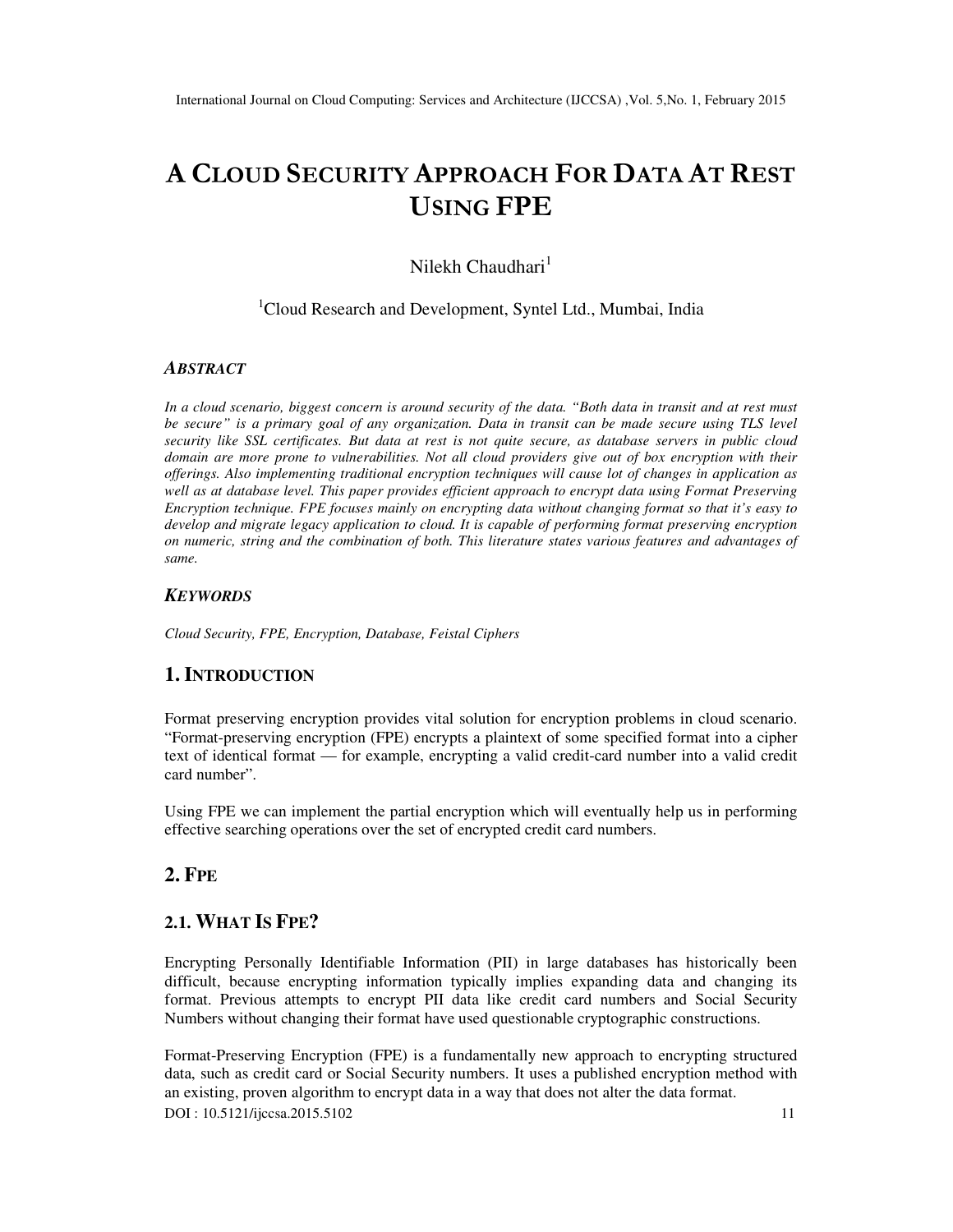## **2.2. HOW FPE WORKS?**

FPE solution is realised in Microsoft Azure using Type-1 Feistel network. Type-1 Feistel networks use the round function to preserve format. The round function in practice can be build using the block ciphers like AES.

For each round of Feistel network we provide output of AES encryption as a key to that round. Iterating in similar fashion for  $n<sup>th</sup>$  times, we can achieve the format preserving.

#### **2.3. CHALLENGES FACED**

Any numbers say 6 digits were encrypted using FPE and represented as an integer between 0 to 999999, which falls under the range from  $2^{19}$  to  $2^{20}$ . What if the final output exceeds this range? There are chances that the output becomes 7 or 6 digit, as  $2^{20} = 1048576$  which is too long for 6 digits. So the chance of getting such variance is:  $(2^{20} – 10^6) / 2^{20} = 4.6\%$ . Hence format preservation is not 100% ensured using FPE. Here where we had to implement Cycle Walking over FPE.

## **2.3. CYCLE WALKING**

Through Cycle Walking, we can encipher the same value again if we do not get the output as expected i.e. in a particular format. For Example, if we need to encrypt a cypher C in a particular range (N) then:



Figure 1. Encryption Condition

Hence while decrypting; we will follow the same process to validate if the decrypted value is in the expected format, if it is not then again decrypt the same. The cycle-walking technique is then used to insure that the cipher text is in the appropriate range. Hence more accurate and more secured.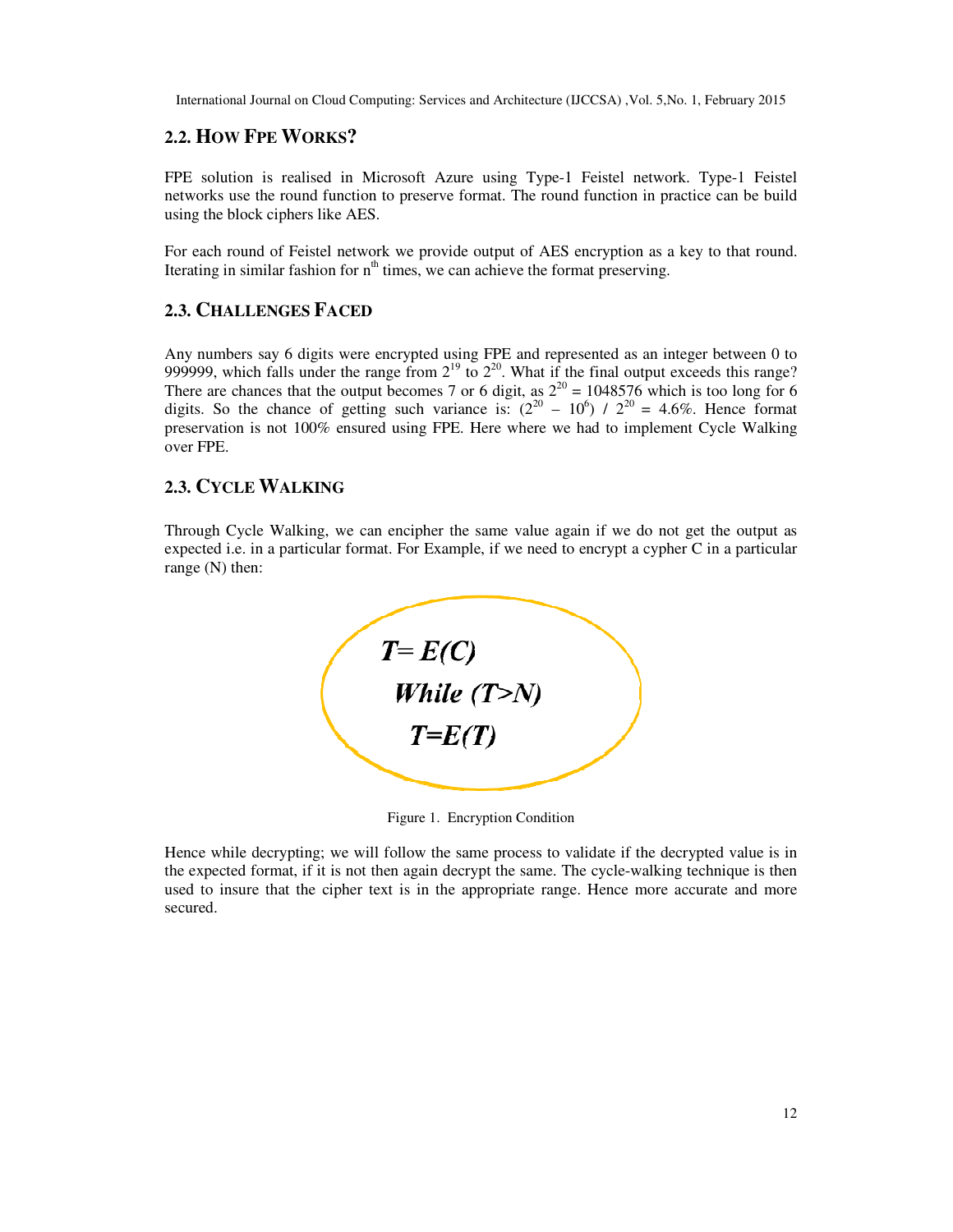

Figure 2. Cycle Walking

The circle is the set of all valid output: say all numbers between 0 and N. The input i when encrypted results in the number c1 which is greater than N and so we repeat. The result  $c2 = E (k,$ C1) is still greater than N, so we repeat again. Finally, c  $3 \le N$  is valid and so we output this as the encrypted value. This process is reversible. So, to decrypt with input  $(c3, k)$ , we just reverse the procedure, decrypting at each step with  $D(k, \Box)$  and finally getting the Output i.

#### **3. ALGORITHM**

A scheme for format-preserving encryption (FPE) is a function E : K×N×T×X  $\rightarrow$  X∪{  $\perp$ } where the sets K, N, T, and X are called the key space, format space, tweak space, and domain, respectively. All of these sets are nonempty and  $\perp \notin X$ . We write  $E\{NTK}(X) = E(K, N, T, X)$  for the encryption of X with respect to key K, format N, and tweak T.

#### **3.1. ENCRYPTION ALGORITHM**

- **3.1.1** Factorized modulus into 'a' and 'b' in such a way that they are as close together as possible.
- **3.1.2** Copy plain text in X.
- **3.1.3** Iterate from 0 to  $r<sup>th</sup>$  round as follows

for  $i = 1, \ldots, r(N)$  do Divide the input plain text in left 'L' and right 'R' part  $L \leftarrow X/b$  $R \leftarrow X \% b$ Update the encrypted stream in previous round with the encrypted text in current round.  $W \leftarrow (L + FK(N, T, i, R))$  % a Generate the encrypted text by  $X \leftarrow a * R + W$ 

End For

**3.1.4** Return encrypted text X.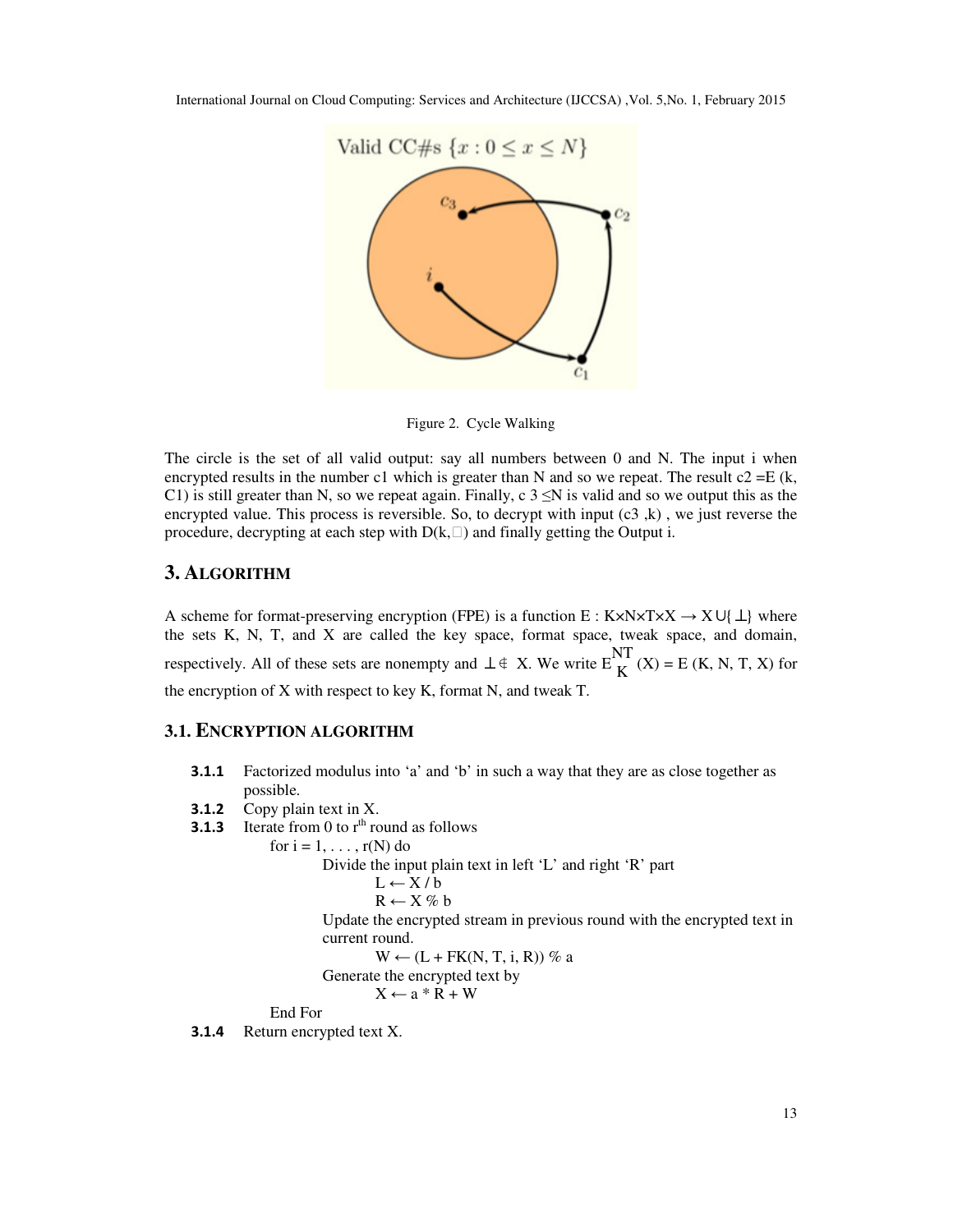## **3.2. DECRYPTION ALGORITHM**

- **3.2.1** Factorized modulus into 'a' and 'b' in such a way that they are as close together as possible.
- **3.2.2** Copy encrypted text in Y.
- **3.2.3** Iterate from  $r<sup>th</sup>$  round to 0 as follows

for  $i = r(N), \ldots, 1$  do Divide the input plain text in intermediate W and right 'R' part  $W \leftarrow Y \% a$  $R \leftarrow Y / a$ Update the encrypted stream in previous round with the encrypted text in current round.  $L \leftarrow (W - FK(N, T, i, R))$  % a Decrypt the text by  $Y \leftarrow b * L + R$  End For **3.2.4** Return plain text Y.

## **4. CONSIDERATIONS**

While designing and implementing the solution following aspects are considered:

## **4.1. IV (INITIALIZATION VECTOR)**

An initialization vector (IV) is an arbitrary number that can be used along with a secret key for data encryption (AES in our case). This number, also called a nonce, is employed only one time in any session. We have used 128 bit IV along with the key that is used for AES encryption. We used RNGCryptoServiceProvider to generate the random 128 bit IV.

#### **4.2. KEY**

Like IV we have generated the 256 bit key using the RNGCryptoServiceProvider. After generating the key we have pushed it to the azure blobs then application retrieved it to actually perform encryption or decryption.

## **5. IMPLEMENTATION**

In an end to end solution the Key Generation Utility will first generated the random KEY and IV. The IV will be directly used in code as private variable. By doing so it is made more secure for scenarios like reverse engineering using reflection or introspection. The key will be pushed into Azure blobs. Code will access this key from the blob using Shared Access Signature. Once the key is accessed then we encrypt credit card numbers and store it in SQLAzure database. Similarly the decryption is also performed.

The below High-Level Architecture diagram explains the same.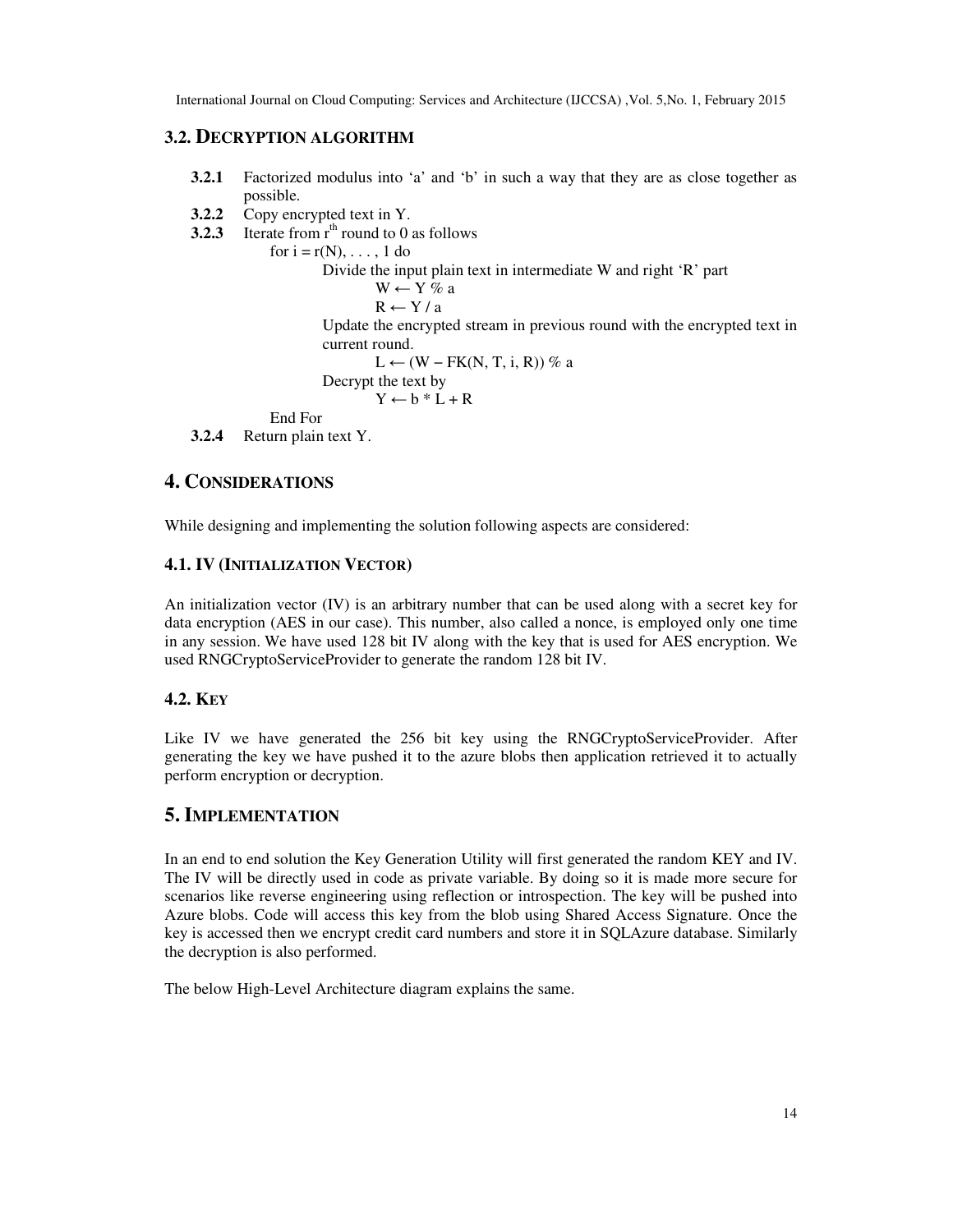

Figure 3. FPE Solution Architecture

## **6. ADVANTAGES**

- **6.1** FPE allows storing data in same format and hence there is no need to change the structure of database table.
- **6.2** Using FPE we can implement the partial encryption which will eventually help us in performing effective searching operations over the set of encrypted credit card numbers.
- **6.3** Every number is encrypted into a unique value; hence it can be used as a primary key in your database table.

## **7. CONCLUSIONS**

Using FPE we can enable a simpler migration path when encryption is added to legacy systems and databases, as required, for example, by the payment-card industry's data security standard (PCI DSS). Use of FPE enables upgrading database security in a way transparent to many applications and minimally invasive to others. Also it helps in performing the search operations over large set of encrypted credit card numbers.

## **ACKNOWLEDGEMENTS**

I would like to thank my guide and mentor Yusuf Rangwala for his constant support. Also want to extend my regards for my employer Syntel Ltd. for offering me an opportunity to research and development on cloud computing.